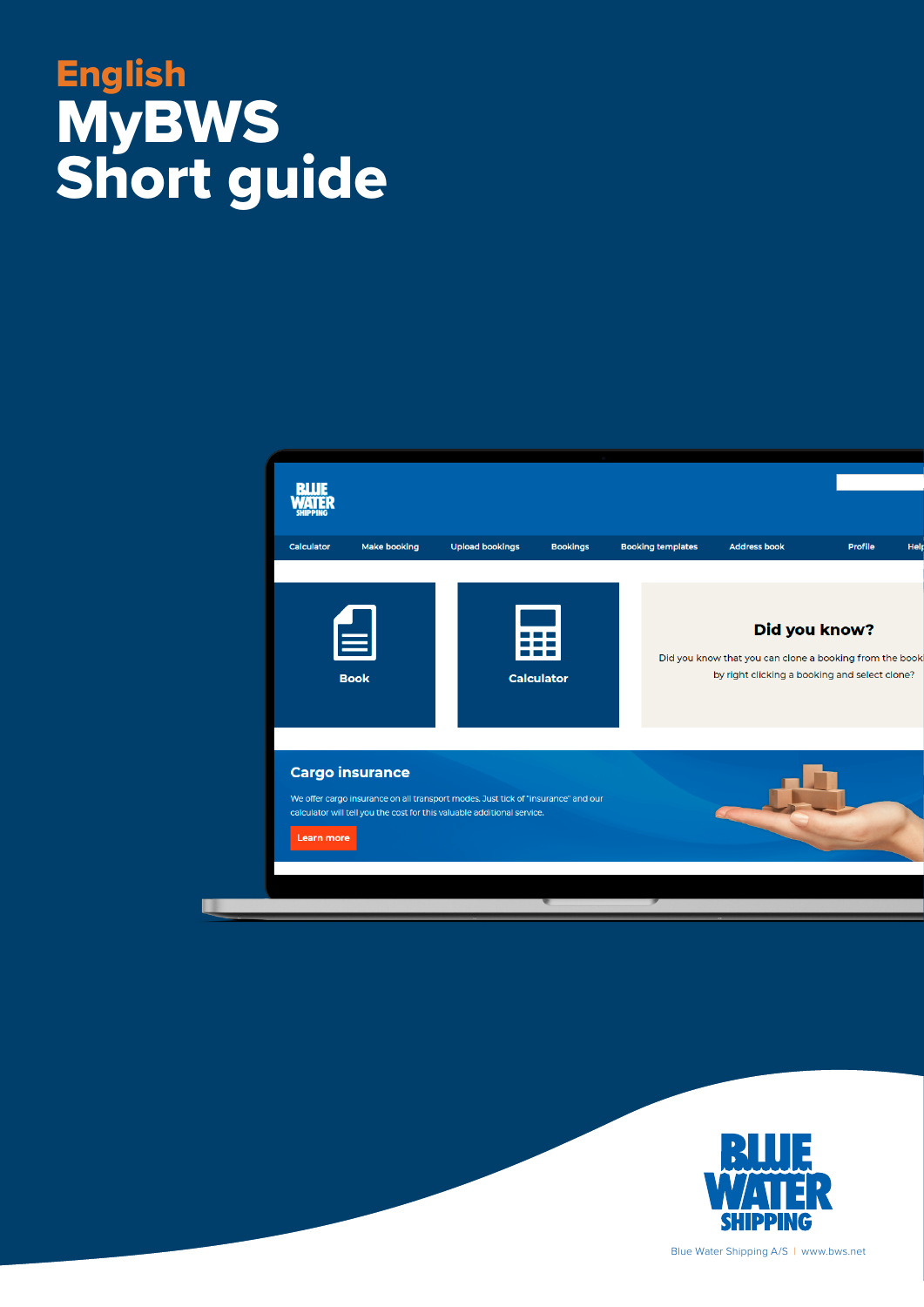#### Make booking **General**

| $\mathbf{A}$   | <b>Direction</b>   | Define if your booking is an Export or Import booking               |
|----------------|--------------------|---------------------------------------------------------------------|
| $\blacksquare$ | <b>Incoterm</b>    | Choose your incoterm                                                |
| $\mathbf{c}$   | <b>Ready/Close</b> | Specify when the cargo is ready for pick up along with closing time |

| <b>RILIE</b><br>ATER<br><b>SHIPPING</b> |                     |                        |                      |                          |                                        |                           | $\sim$           | Default                       |
|-----------------------------------------|---------------------|------------------------|----------------------|--------------------------|----------------------------------------|---------------------------|------------------|-------------------------------|
| <b>Calculator</b>                       | <b>Make booking</b> | <b>Upload bookings</b> | <b>Bookings</b>      | <b>Booking templates</b> | <b>Address book</b>                    | <b>Profile</b>            |                  | Help $\cdot$ $\theta$ Log out |
| <b>General</b>                          |                     |                        |                      |                          |                                        |                           |                  | <b>Contacts</b>               |
| Transport modes:                        | $\mathbf{A}$        | Courier                |                      | Ready:                   | Default                                | 19-05-2021                | 12:49<br>$\cdot$ | $\overline{\mathbf{c}}$       |
| Direction:                              |                     | Export                 | $\blacktriangledown$ | Close *:                 | Default                                |                           | 16:00            | ÷                             |
| Incoterm:                               | Default             | Select incoterms       | $\check{}$<br>в      | Template:                | $\mathbf{x}$ $\mathbf{f}$ $\mathbf{m}$ | Optional: Select template |                  | $\overline{\phantom{a}}$      |
|                                         |                     |                        |                      | Booking Type and Size:   |                                        | <b>PDF</b><br>$\cdot$     | AA               | $\overline{\phantom{a}}$      |

#### **Notice**

Many of the following steps can be defaulted and thereby make a simpler booking process Fields marked with '\*' are mandatory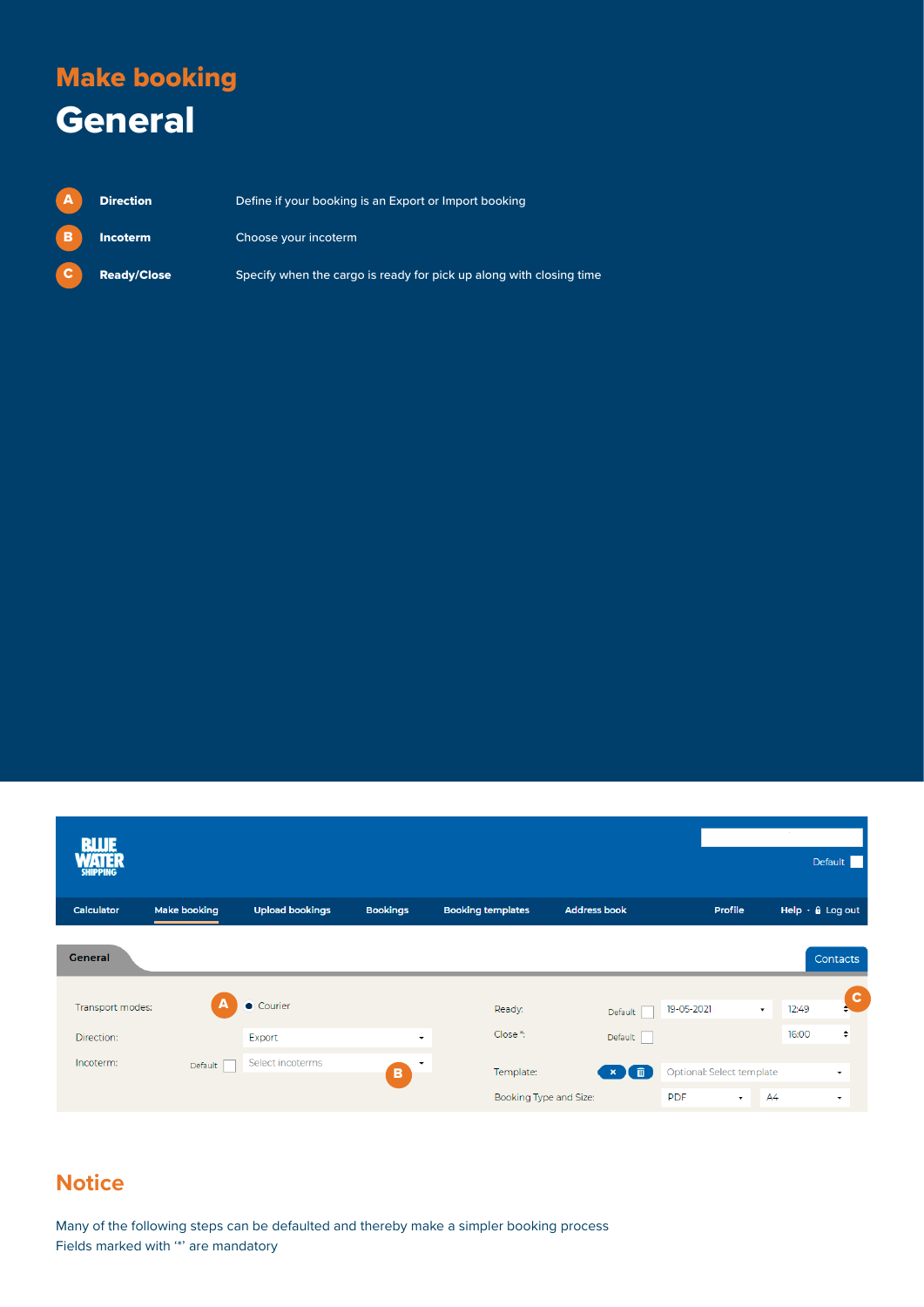## Make booking Shipper/pickup, Consignee/delivery

| A        | <b>Different address</b> | If pick up/delivery address is different from shipper/consinee, the field 'Different address' must be ticked and a<br>new address box will appear.           |
|----------|--------------------------|--------------------------------------------------------------------------------------------------------------------------------------------------------------|
| B        | Keep in address book     | If the address should be saved for later use, the field 'Keep in address book' must be ticked, but not before the<br>address has been filled out completely. |
| <b>C</b> | Phone*/Fax               | Phone number must be written with a valid country code and without any spaces as in above example                                                            |

| <b>Shipper / Pickup</b>     | Different address<br>A | B<br>Keep in address book                 | $\bullet$ $\times$ $\bullet$ $\bullet$<br>Select address from address book<br>Default ( | $\blacktriangledown$     |
|-----------------------------|------------------------|-------------------------------------------|-----------------------------------------------------------------------------------------|--------------------------|
|                             |                        |                                           |                                                                                         |                          |
| mpany *:                    |                        | Attention *:                              |                                                                                         |                          |
| dress line 1*:              |                        | Email:                                    |                                                                                         |                          |
| dress line 2:               |                        | Phone */Fax:<br>$\mathbf{C}$              |                                                                                         |                          |
| untry / Zip *:              | Country<br>$\star$     | Zip<br>Key:<br>$\overline{\phantom{a}}$   |                                                                                         |                          |
| $y^*$                       | City                   | ۰                                         |                                                                                         |                          |
|                             |                        |                                           |                                                                                         |                          |
|                             |                        |                                           |                                                                                         |                          |
|                             |                        |                                           |                                                                                         |                          |
|                             | A<br>Different address | в<br>Keep in address book<br>$\mathbb{R}$ | $\bullet$ $\bullet$ $\bullet$<br>Select address from address book<br>Default            | $\overline{\phantom{a}}$ |
| <b>Consignee / Delivery</b> |                        |                                           |                                                                                         |                          |
| mpany *:                    |                        | Attention *:                              |                                                                                         |                          |
| dress line 1*:              |                        | Email:                                    |                                                                                         |                          |
| dress line 2:               |                        | C<br>Phone */Fax:                         |                                                                                         |                          |
| untry / Zip *:              | Country<br>$\bullet$   | Zip<br>Key:<br>۰                          |                                                                                         |                          |
| y*                          | City                   | $\overline{\phantom{a}}$                  |                                                                                         |                          |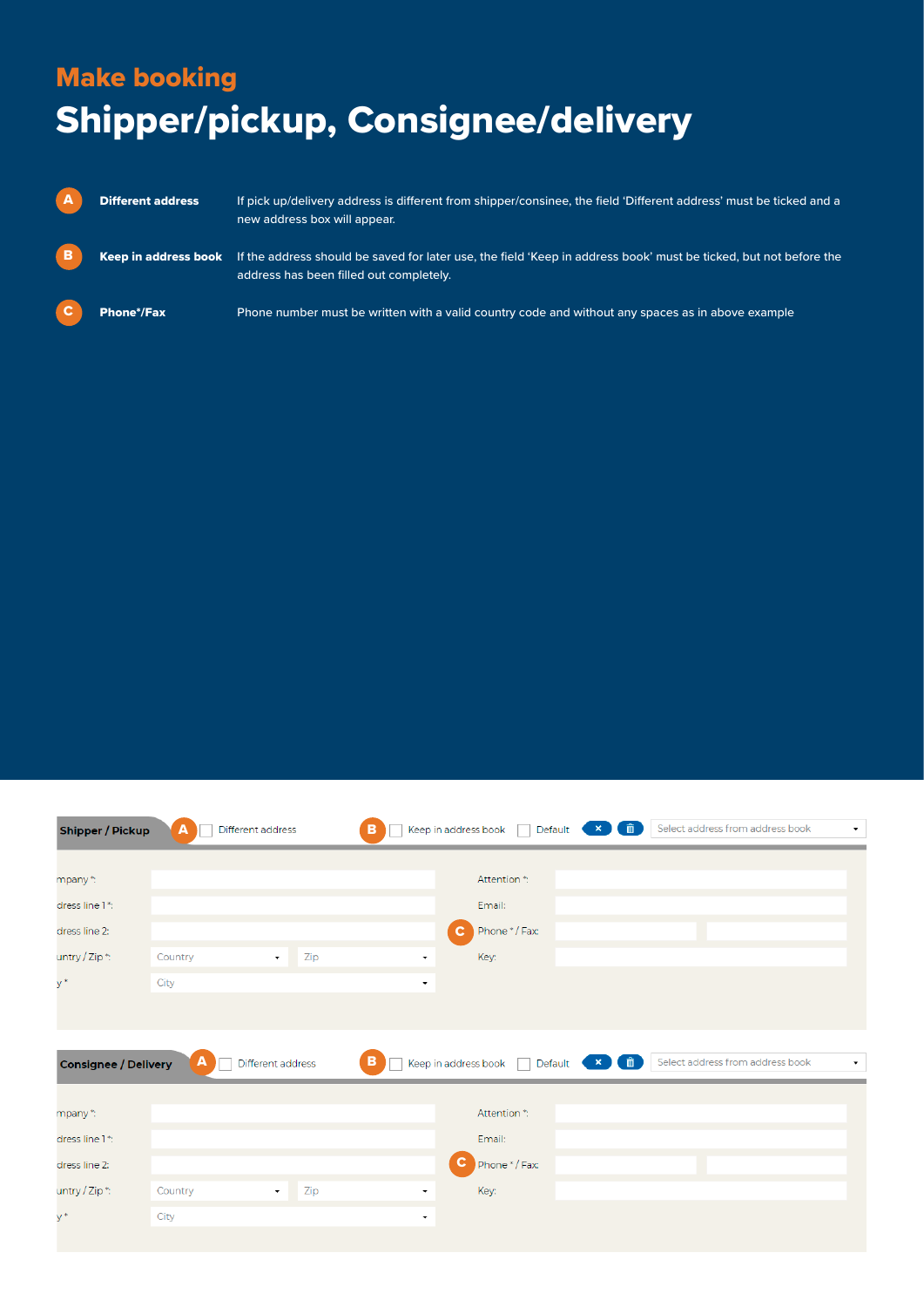### Make booking Booking details, Booking line details

|   | <b>Description</b>          | Fill out the cargo description                                                                                                                                                                        |
|---|-----------------------------|-------------------------------------------------------------------------------------------------------------------------------------------------------------------------------------------------------|
| в | <b>References</b>           | Fill out the reference you wish added on your freight invoice<br>NB: Referece fields are customized on client level, why some users may also have other reference fields available                    |
|   | Comments                    | Fill out any comment you may have for BWS in regard to the transport                                                                                                                                  |
|   | <b>Possible options</b>     | Make sure that relevant fields are ticked<br>NB: Fields available are customized on client level, why some users may have less/more options than shown in<br>above example                            |
| Е | <b>Booking line details</b> | Fill out cargo details in the item line. If necessary use the 'plus' to add item lines.<br>If the shipment is for a country outside of EU the fields currency and commercial value must be filled out |

| <b>Booking details</b><br>$\equiv$ |                                               |      |                                                                                                          |    |              |                            |                               |                 |       |                                      |                          |
|------------------------------------|-----------------------------------------------|------|----------------------------------------------------------------------------------------------------------|----|--------------|----------------------------|-------------------------------|-----------------|-------|--------------------------------------|--------------------------|
| A                                  | Description * (0/400):                        |      |                                                                                                          |    | C.           | Comments (29/400):         |                               |                 |       |                                      |                          |
| Default                            |                                               |      |                                                                                                          |    | $\checkmark$ |                            | Pick up with lift is required |                 |       |                                      |                          |
|                                    | Description of cargo contents                 |      |                                                                                                          |    |              |                            |                               |                 |       |                                      |                          |
| References (18/35):<br>B           |                                               |      |                                                                                                          |    | D            | Possible options:          |                               |                 |       |                                      |                          |
|                                    | Order number: 1234                            |      |                                                                                                          |    |              | Documents<br>Non-Stackable |                               | Dangerous Goods |       | <b>Lithium Batteries</b>             |                          |
| <b>Booking line details</b><br>۳   |                                               |      |                                                                                                          |    |              |                            | Default                       | $\mathbf{x}$    |       | Select booking details from template | $\overline{\phantom{a}}$ |
| Number:<br>Е                       | Type:                                         | LDM: | N-S:Length (cm): Width (cm): Height (cm): CBM (man): CBM (aut): Weight (kg): Currency: Commercial value: |    |              |                            |                               |                 |       |                                      |                          |
|                                    | $\mathbf{1}$<br>Colli<br>$\blacktriangledown$ |      | $\Box$<br>120                                                                                            | 80 | 50           |                            | 0.480                         | 75              | DKK + | 500                                  | OI C                     |
| Total                              | $\mathbf{1}$                                  | 0,00 |                                                                                                          |    |              |                            | 0,480                         | 75,0            | DKK - | 500,00                               | $\boldsymbol{\Theta}$    |
|                                    |                                               |      |                                                                                                          |    |              |                            |                               |                 |       |                                      |                          |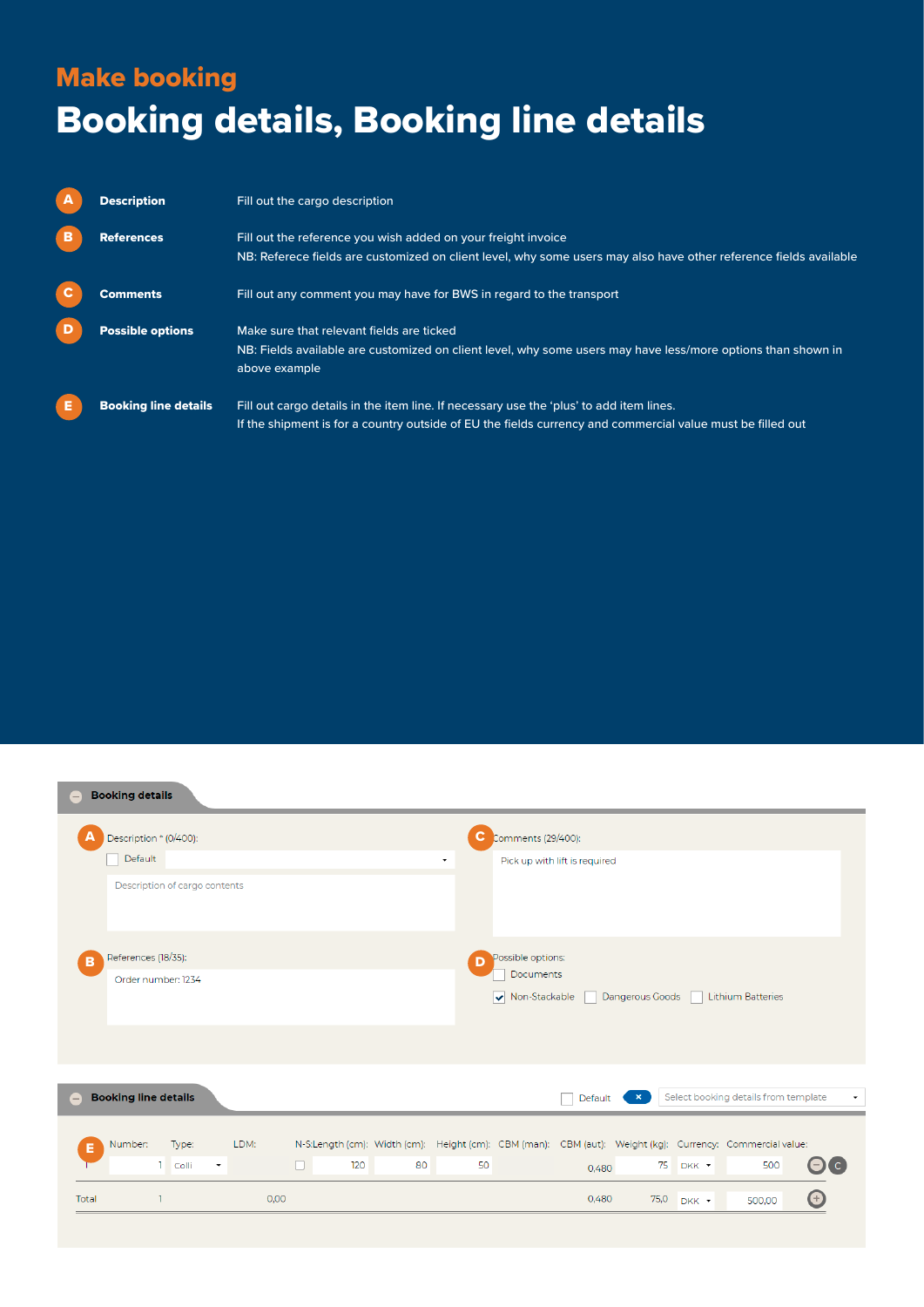### Make booking Files, Price and booking options

|             | <b>Files</b>                        | Upload any relevant documents. E.g. MSDS for dangerous goods shipments or an invoice for customs if the ship-<br>ment is for outside of EU                                                    |
|-------------|-------------------------------------|-----------------------------------------------------------------------------------------------------------------------------------------------------------------------------------------------|
| B           | <b>Save template</b>                | if you need the same details for future bookings; 'Save draft' if you wish to finish the booking later; 'Booking<br>options' if you wish to continue and get a review of your booking options |
| $\mathbf c$ | <b>Price and booking</b><br>options | Get details about the price by expanding a row using the arrow to the left or click on 'Book' to submit booking                                                                               |

| <b>Upload files</b> | Lines | Document type | File        | Attach to |
|---------------------|-------|---------------|-------------|-----------|
| Delete              | All   | Invoice       | invoice.pdf |           |

|               |     | Price and booking options |                        |                          |                    |                   | <b>Expand all rows</b> |
|---------------|-----|---------------------------|------------------------|--------------------------|--------------------|-------------------|------------------------|
|               |     |                           | <b>Service</b>         | <b>Est. Transit Time</b> | <b>Book Before</b> | <b>Est. Total</b> |                        |
| $\rightarrow$ | ್ಧಾ | C.<br><b>Book</b>         | <b>Blue Express</b>    | 27-07-2020               | 13:00              | <b>DKK 500</b>    | Ť.                     |
| $\rightarrow$ | ್ಧಾ | <b>Book</b>               | Blue Express 9:00      | 27-07-2020               | 13:00              | DKK 1,000         | 包                      |
| $\rightarrow$ | ್ಥಾ | <b>Book</b>               | Blue Express 12:00     | 27-07-2020               | 13:00              | DKK 1,000         | Ī.                     |
| $\rightarrow$ | ್ಧಾ | <b>Book</b>               | <b>Blue Economy</b>    | 28-07-2020               | 13:00              | <b>DKK 500</b>    | 包                      |
| $\rightarrow$ | ್ಧಾ | <b>Book</b>               | Blue Economy 12:00     | 28-07-2020               | 13:00              | DKK 1,000         | 튡                      |
| $\rightarrow$ | ್ದಿ | <b>Book</b>               | <b>Blue Parcel BTB</b> | 28-07-2020               | 13:00              | <b>DKK 50</b>     | 包                      |
|               | ್ಧಾ | <b>Book</b>               | <b>Blue Solution</b>   | 1 <sub>d</sub>           | 23:59              | <b>DKK 50</b>     | Ī.                     |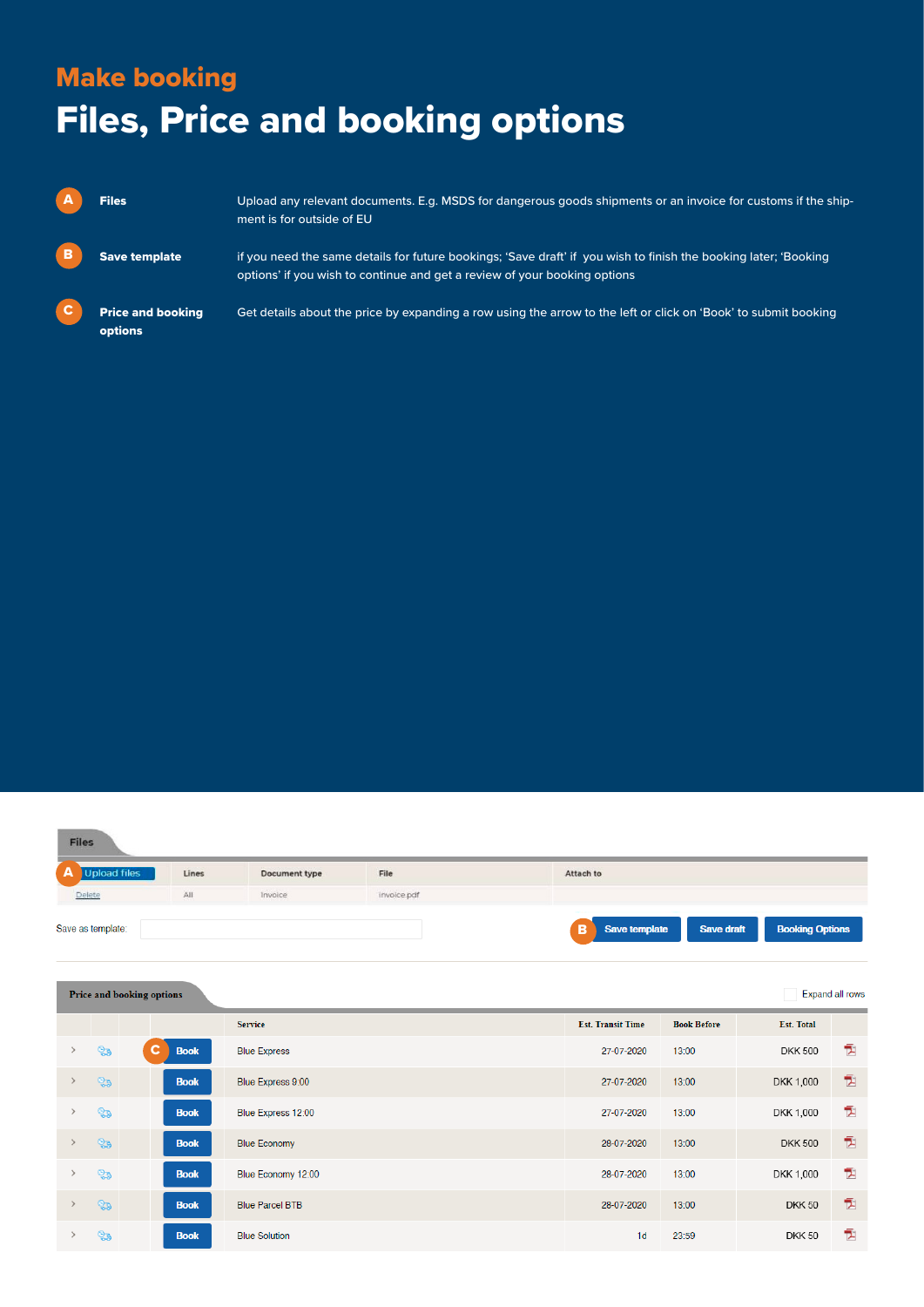### **Calculator** Shipment Details

| A | <b>Shipment Details</b>          | Fill out Ready date, Origin and Destination                                                                                                                                                                                                                                                                                                                                         |
|---|----------------------------------|-------------------------------------------------------------------------------------------------------------------------------------------------------------------------------------------------------------------------------------------------------------------------------------------------------------------------------------------------------------------------------------|
| в | <b>Calculate demen-</b><br>sions | Fill out cargo details using the fields available on the front page or click on 'calculate dimensions'. If clicking on<br>'calculate dimensions' a box will will pop up and you are now able to fill out cargo details including measurements,<br>as well as inform if cargo is Non-Stackable(N-S) on package level. Click on the 'plus' to the right in order to add<br>item lines |
| С | <b>Number of units</b>           | Fill out the number of units if you wish to see a price pr. Unit. This could be e.g. kgs, cbm, number of units packed<br>in a shipment ect.                                                                                                                                                                                                                                         |
| D | <b>Currency</b>                  | Choose your preferred currency                                                                                                                                                                                                                                                                                                                                                      |
|   | <b>Cargo insurance</b>           | If ticked you will be asked to inform commodity, currency and commercial<br>value. An insurance price will then be available when booking the shipment.                                                                                                                                                                                                                             |
|   | <b>Options</b>                   | Inform weather your shipment contains dangerous goods, lithium batteries, is non-stackable, ect. by ticking the<br>relevant fields to the right. Options available are costumized on client level                                                                                                                                                                                   |
| G | <b>Calculate</b>                 | Click 'Calculate' and your booking options will appear                                                                                                                                                                                                                                                                                                                              |
| н | <b>Details/Book</b>              | Click on 'Details/Book' and you will get an overview of the shipment cost. If you wish to continue with a cargo<br>insurance this is done by ticking the field 'Accept insurance booking'                                                                                                                                                                                           |

| <b>BLUE</b><br>Aute<br>SHIPPI                   |                                  |                           |                                              |                                                           |                                      | Default                                          |
|-------------------------------------------------|----------------------------------|---------------------------|----------------------------------------------|-----------------------------------------------------------|--------------------------------------|--------------------------------------------------|
| <b>Make booking</b><br>Calculator               | <b>Upload bookings</b>           | <b>Bookings</b>           | <b>Booking templates</b>                     | <b>Address book</b>                                       | Profile                              | Help $\cdot$ & Log out                           |
| <b>Shipment Details</b>                         |                                  |                           |                                              |                                                           |                                      | Contacts                                         |
| A<br>Ready date:                                | 20-05-2021                       | $\overline{\phantom{a}}$  | Е                                            |                                                           |                                      |                                                  |
| Origin:                                         | Denmark (DK)                     | $\blacktriangledown$      | $\overline{\textbf{v}}$<br>Terms   Read more | Yes, please request cargo<br>insurance for this shipment. | <b>Common Commodity</b><br>Currency: | $\blacktriangledown$<br><b>Commercial Value:</b> |
| Origin Zip/UN-code:                             | <b>Greve (DK-2670)</b>           | $\overline{\phantom{a}}$  |                                              |                                                           | DKK +<br>10000                       |                                                  |
| Destination:                                    | Austria (AT)                     | ۰                         |                                              |                                                           |                                      |                                                  |
| Destination Zip/UN-code:                        | Wien (AT-1000)                   | $\overline{\phantom{a}}$  | Dangerous Goods                              | invoice                                                   | Generate commercial<br>$\mathbf{v}$  | <b>Lithium Batteries</b>                         |
| <b>Calculate dimensions</b><br>в                | Colli:<br>CBM:<br>$\overline{2}$ | Weight:<br>0,250<br>60,00 | Non-Stackable                                |                                                           |                                      |                                                  |
| $\mathbf{C}$<br>Number of units in shipment:    | 60                               |                           |                                              |                                                           |                                      |                                                  |
| Result currency:<br>D                           | DKK - Danish Krone               | ٠                         |                                              |                                                           |                                      | Calculate<br>G                                   |
| <b>Estimated Price</b><br><b>Transport Mode</b> |                                  |                           | <b>Est. Transit Time</b>                     |                                                           | <b>Est. Total</b>                    | <b>Est. Price/Unit</b>                           |

 $DAP$ 

 $21-05-2021$ 

 $DKK$ 

 $DKK$ 

 $DKK$ 

Details/Book Blue Express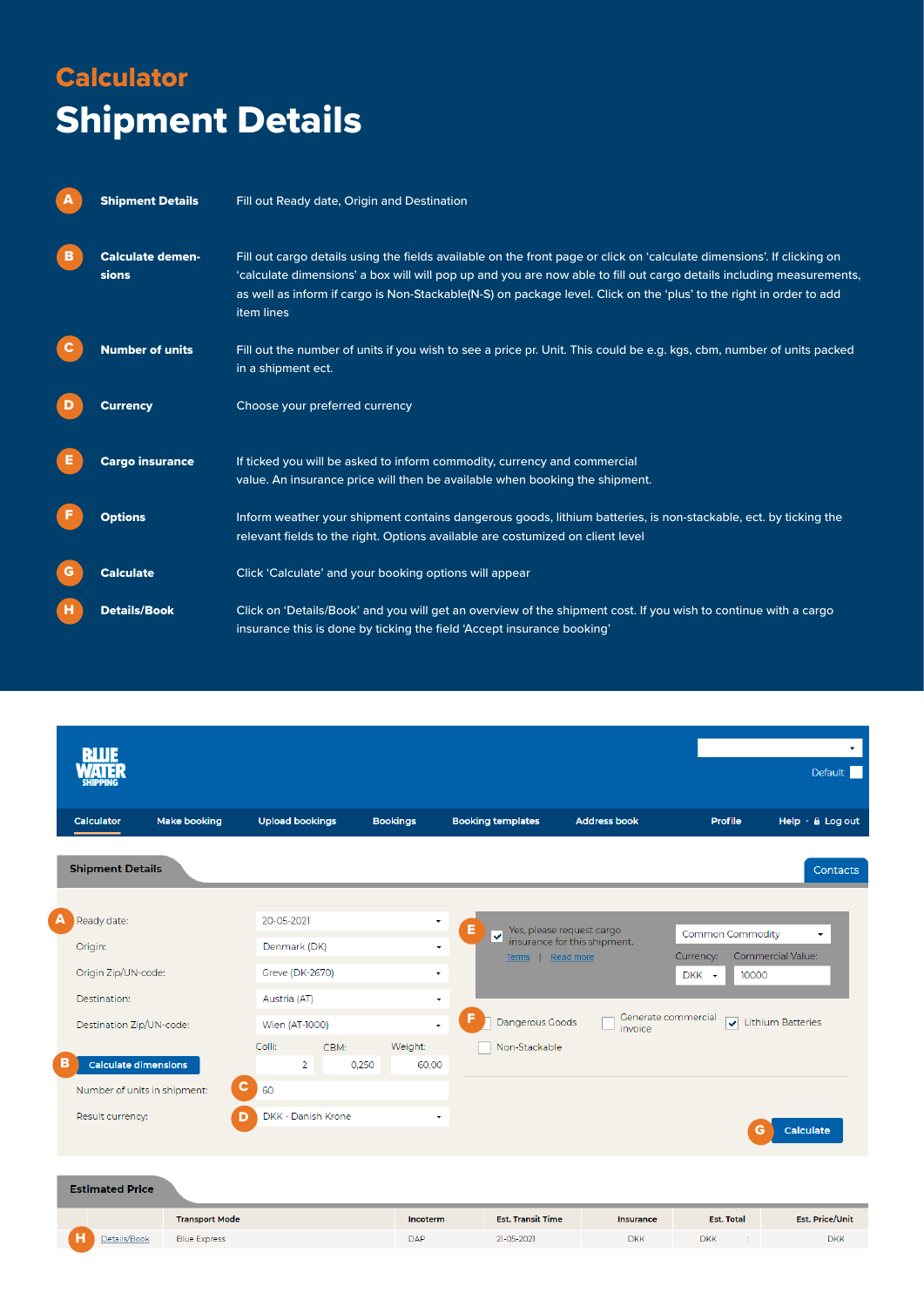### **Calculator** Estimated Price Details

A

**Book** Click 'Book' and you will be transferred to the booking page

|                                                                                                           |                                              |                                                                                                                                                                                                                   |                        | <b>Estimated Price Details</b>                                     | $\times$                      |                       | $\overline{\phantom{a}}$<br><b>Default</b>                                  |
|-----------------------------------------------------------------------------------------------------------|----------------------------------------------|-------------------------------------------------------------------------------------------------------------------------------------------------------------------------------------------------------------------|------------------------|--------------------------------------------------------------------|-------------------------------|-----------------------|-----------------------------------------------------------------------------|
| <b>Calculator</b><br><b>Shipment Details</b>                                                              | <b>Make booking</b>                          | Estimated price (DKK)<br>Total estimated price (DKK)<br>Payment terms: 10 days                                                                                                                                    |                        | Accept insurance booking / DKK (hover to see formula) Terms        | 2160,42<br>100.00<br>2160,42  |                       | <b>Profile</b><br>Help $\cdot$ $\theta$ Log out<br>Contacts                 |
| Ready date:<br>Origin:                                                                                    |                                              | Cost Specifications<br>Freight Costs                                                                                                                                                                              |                        |                                                                    |                               | Currency:             | <b>Common Commodity</b><br>$\blacktriangledown$<br><b>Commercial Value:</b> |
| Origin Zip/UN-code:<br>Destination:<br>Destination Zip/UN-code:                                           |                                              | Emergency Fee<br>Environmental Fee<br>Freight<br>Fuel Surcharge<br>Security Fee                                                                                                                                   |                        | <b>DKK</b><br><b>DKK</b><br><b>DKK</b><br><b>DKK</b><br><b>DKK</b> | 90<br>8<br>1.700<br>340<br>22 | DKK +<br>e commercial | 10000<br>Lithium Batteries                                                  |
| <b>Calculate dimensions</b><br>Number of units in shipment:<br>Result currency:<br><b>Estimated Price</b> | Co<br>6                                      | NOTICE: The information above is <b>indicative, non-binding and subject to change</b><br>without notice. Any booking confirmation will set out the binding terms and<br>conditions for the transport in question. | Enter reference        | <b>Print PDF</b>                                                   | Book A                        |                       | Calculate                                                                   |
| Details/Book                                                                                              | <b>Transport Mode</b><br><b>Blue Express</b> |                                                                                                                                                                                                                   | Incoterm<br><b>DAP</b> | <b>Est. Transit Time</b><br>21-05-2021                             | <b>Insurance</b>              | <b>DKK100</b>         | <b>Est. Price/Unit</b><br><b>Est. Total</b><br>DKK 2.160,42<br><b>DKK38</b> |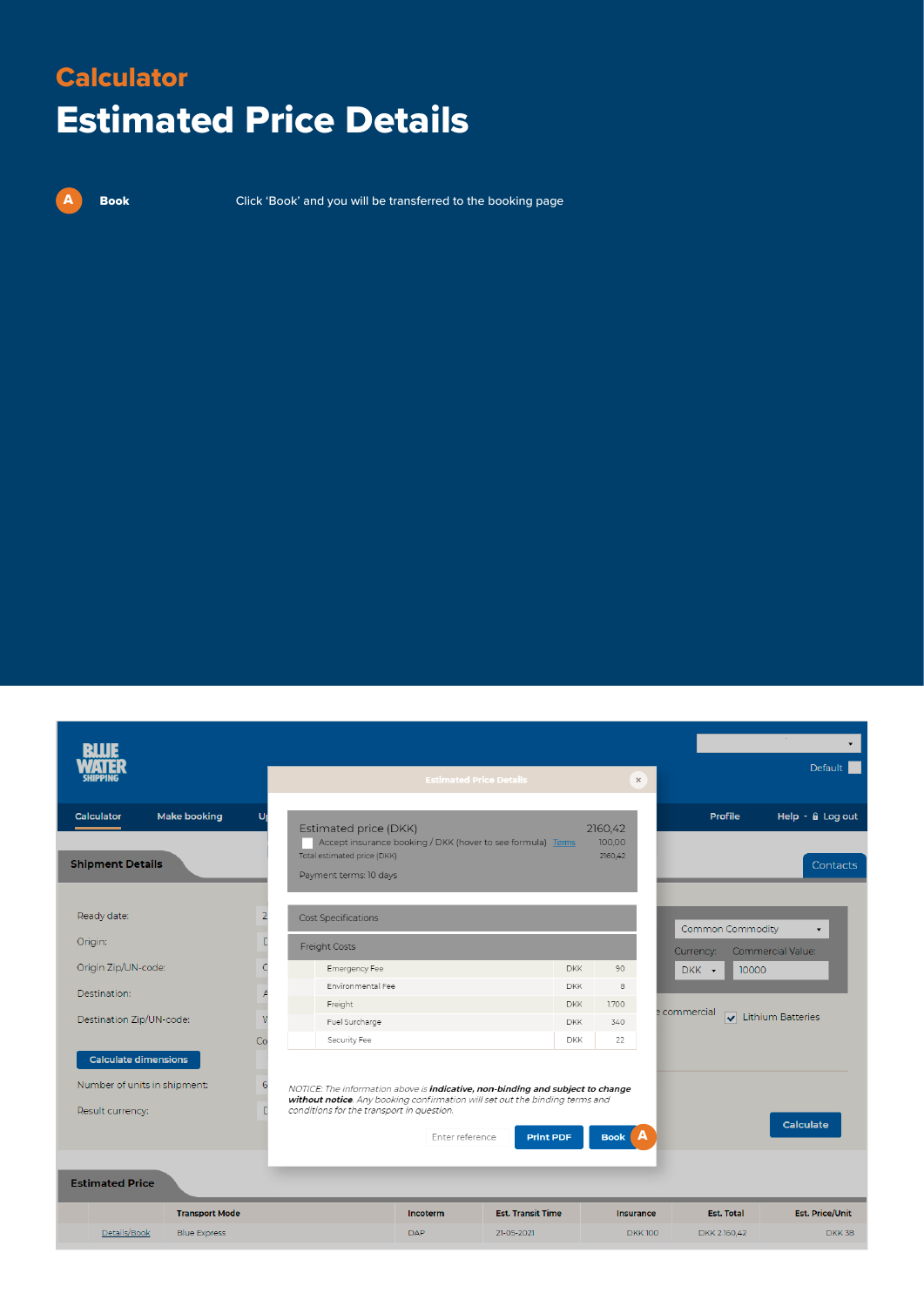# Profile Profile settings

| A            | <b>Number format</b>                                     | Choose weather you wish to use 'dot' or 'comma' as seperator when indicating numbered cargo details. E.g:<br>Weight, measurements, cbm ect.                                                                                          |  |  |  |  |
|--------------|----------------------------------------------------------|--------------------------------------------------------------------------------------------------------------------------------------------------------------------------------------------------------------------------------------|--|--|--|--|
| в            | <b>Default number unit</b><br>for calculation            | Standard setting is '0'. It makes sense to change this default setting if you need a price per unit and often or al-<br>ways book shipments of the same size. E.g. Pallets with the same amount of kilos, packages, item units, ect. |  |  |  |  |
| $\mathbf{C}$ | <b>Interface language</b>                                | English is currently the only language available for MyBWS, i.e. the setting cannot be changed.                                                                                                                                      |  |  |  |  |
| D            | <b>Default calculation</b><br>currency                   | Choose your preferred currency for transport prices.                                                                                                                                                                                 |  |  |  |  |
| Е.           | <b>Default time zone</b>                                 | Standard setting is 'Romance Standard Time; (UTC+01:00) Brussels, Copenhagen, Madrid, Paris', change if needed.                                                                                                                      |  |  |  |  |
| F.           | <b>Default receive copy</b><br>of bookings               | Must be ticked if you wish to receive a copy of your booking by e-mail.                                                                                                                                                              |  |  |  |  |
| G.           | <b>Show accepting</b><br>booking dialogue                | Must be ticked if you wish to see a review of your booking details before submitting a booking.                                                                                                                                      |  |  |  |  |
| н.<br>л.     | <b>Redirect complet-</b><br>ed booking to new<br>booking | Must be ticked if you wish to be transferred to a cleared booking site after having submitted a booking. If not<br>ticked the booking details from a booking created prior to booking acceptance will remain.                        |  |  |  |  |
| J.           | <b>Set default ready</b><br>date                         | If ticked; today will be defaulted as cargo ready date.                                                                                                                                                                              |  |  |  |  |
| $\mathbf{K}$ | <b>Default send notifica-</b><br>tion on file upload     | If you want to alert BWS when uploading documents after the booking has been submitted, tick this box.                                                                                                                               |  |  |  |  |
| L.           | <b>Default book import</b><br>pickup                     | By ticking this box, pickups on courier import shipments are booked automatically.                                                                                                                                                   |  |  |  |  |
|              | <b>Change Password</b>                                   | Click to change password. You will then enter a new page and be asked to provide current password, new pass-<br>word and confirm new password.                                                                                       |  |  |  |  |

|              | Calculator                               | Make booking | <b>Upload bookings</b>               | <b>Bookings</b>          | <b>Booking templates</b> | <b>Address book</b>                                      | <b>Profile</b> | Help $\cdot$ $\theta$ Log out |
|--------------|------------------------------------------|--------------|--------------------------------------|--------------------------|--------------------------|----------------------------------------------------------|----------------|-------------------------------|
|              | <b>Profile settings</b>                  |              |                                      |                          |                          |                                                          |                |                               |
| А            | Number format:                           |              | Comma decimal separator              | $\cdot$                  |                          | Default receive copy of bookings: $\sqrt{\bullet}$       |                |                               |
| в            | Default number units for<br>calculation: |              | $\circ$                              |                          | G                        | Show accept booking dialogue:<br>$\overline{\mathsf{v}}$ |                |                               |
| $\mathbf{C}$ | Interface language:                      |              | en; English                          | ۰.                       | H.<br>new booking:       | Redirect completed booking to<br>∣V                      |                |                               |
| D            | Default calculation currency:            |              | No default currency                  | $\overline{\phantom{a}}$ | Set default ready date   | ∣V                                                       |                |                               |
| Е            | Default time zone                        |              | Romance Standard Time - (UTC+01:00 ▼ |                          | upload:                  | Default send notification on file                        |                |                               |
|              |                                          |              |                                      |                          | K                        | Default book import pickup:                              |                |                               |
|              |                                          |              |                                      |                          | <b>Change Password</b>   |                                                          |                |                               |